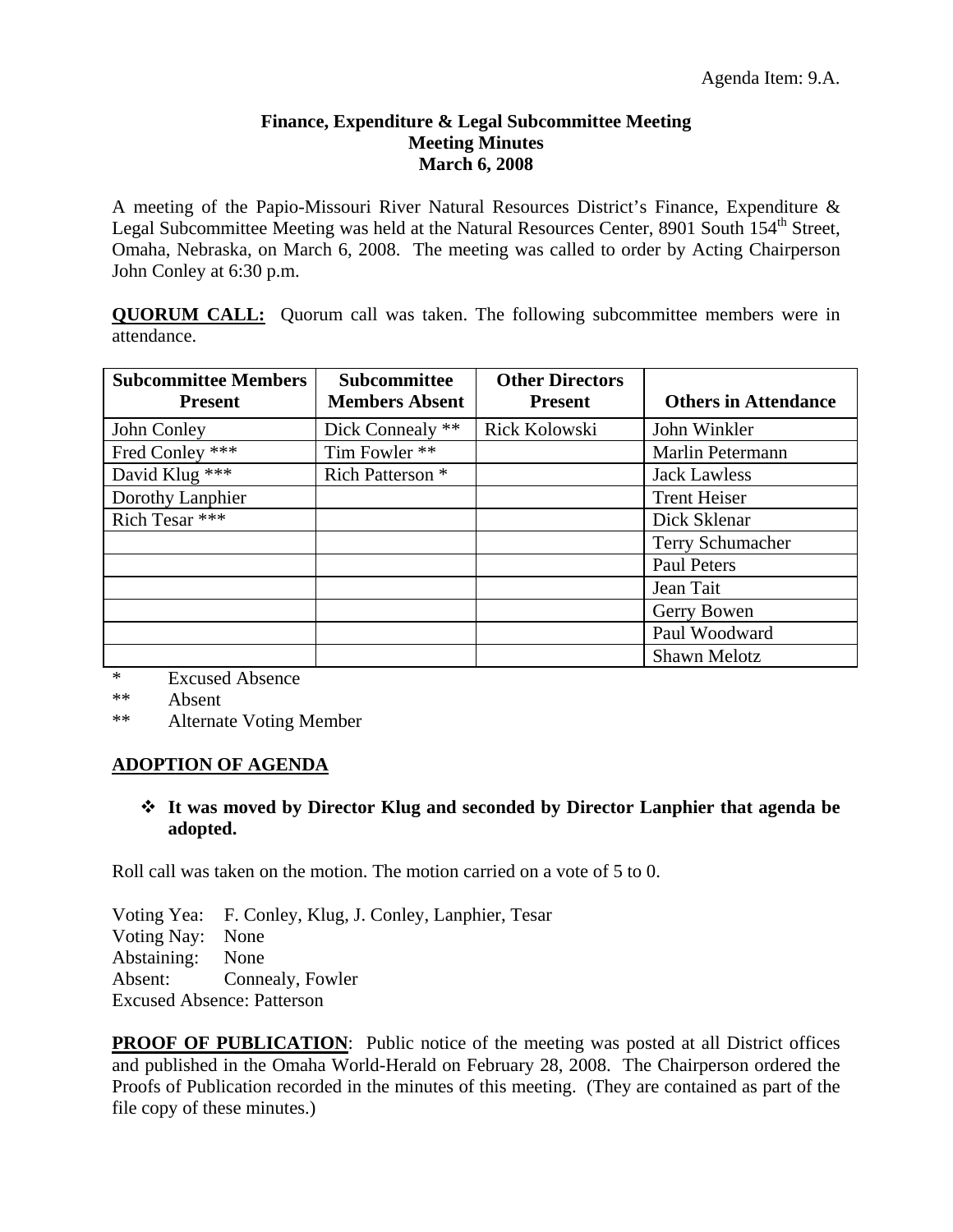**PROPERTY PURCHASE FOR NEW BLAIR OFFICE:** Dick Sklenar introduced the item. Discussion over sites and needs of a new building followed. A 1.8 acre parcel currently owned by the Blair YMCA had the best features. Terry Schumacher provided information on the workload the NRD office in Blair produces. Mr. Sklenar stated that most other sites for sale in the Blair area lacked adequate parking. There was further discussion.

 **It was moved by Director F. Conley and seconded by Director Klug that the Subcommittee recommend to the Board that the General Manager be authorized to negotiate and execute a purchase agreement, approved as to form by Legal Counsel, providing for the purchase from the Blair YMCA of an approximately 1.8 acre parcel of property for a new District field office at the northwest corner of 10th and Wilbur Streets, in Blair, Nebraska, for the price of \$100,000 plus closing costs.** 

Roll call was taken on the motion. The motion carried on a vote of 5 to 0.

Voting Yea: F. Conley, Klug, J. Conley, Lanphier, Tesar Voting Nay: None Abstaining: None Absent: Connealy, Fowler Excused Absence: Patterson

## **RIGHT-OF-WAY ACQUISITION AT PAPIO DETENTION BASIN WP-RB5 – PINK FAMILY INVESTMENTS PARCEL:**

# **It was moved by Director Lanphier, and seconded by Director F. Conley, that the Subcommittee go into Executive Session to discuss right-of-way acquisition at Papio detention basin WP-RB5 – Pink Family Investments Parcel**

Roll call was taken on the motion. The motion carried on a vote of 5 to 0.

Voting Yea: F. Conley, Klug, J. Conley, Lanphier, Tesar Voting Nay: None Abstaining: None Absent: Connealy, Fowler Excused Absence: Patterson

The Subcommittee went into Executive Session at 7:04 p.m.

### **It was moved by Director Tesar, and seconded by Director Klug, that the Subcommittee return to Regular Session.**

Roll call was taken on the motion. The motion carried on a vote of 5 to 0.

Voting Yea: F. Conley, Klug, J. Conley, Lanphier, Tesar Voting Nay: None Abstaining: None Absent: Connealy, Fowler Excused Absence: Patterson